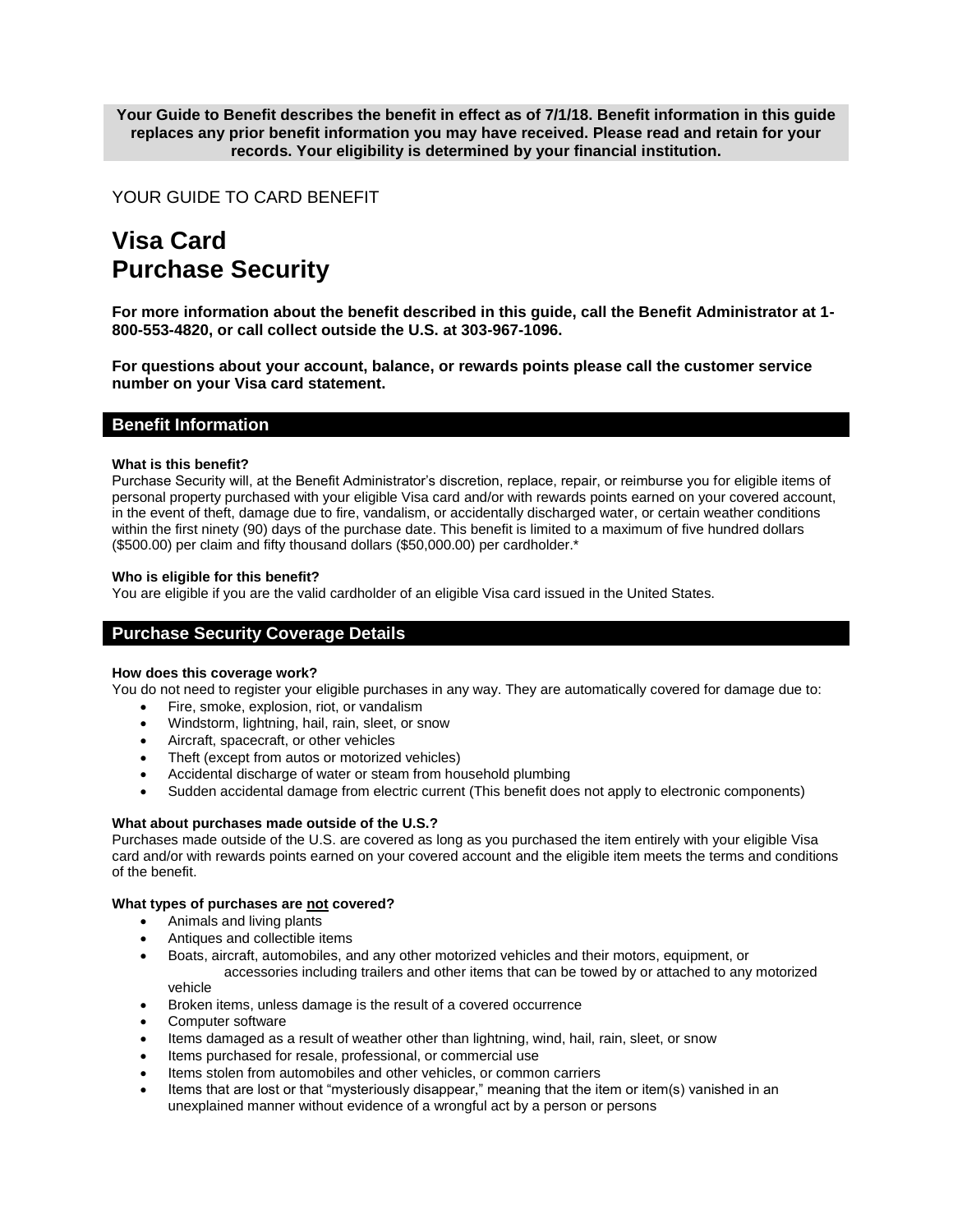- Items under the care and control of a common carrier, which includes the U.S. Postal Service, airplanes, or delivery service
- Items including, but not limited to, jewelry and watches from baggage unless hand-carried and under your personal supervision, or the supervision of a traveling companion whom you know
- Theft or damage resulting from abuse, fraud, hostilities of any kind (including, but not limited to, war, invasion, rebellion, insurrection, or terrorist activities), confiscation by the authorities, risks of contraband, illegal activities, normal wear and tear, flood, earthquake, radioactive contamination, or damage from inherent product defects
- Theft or damage resulting from misdelivery or voluntary parting with property
- Medical equipment
- Perishables, consumables including, but not limited to, perfumes and cosmetics, and limited-life items such as rechargeable batteries
- Real estate and items which are intended to become part of real estate including, but not limited to, items that are hard-wired or hard-plumbed, garage doors, garage door openers, and ceiling fans
- Rented or leased items, or items purchased on an installment plan and for which the entire purchase price was not paid in full at the time of the occurrence
- Traveler's checks, cash, tickets, credit or debit cards, and any other negotiable instruments
- Used or pre-owned items

#### $\bullet$ **Should I keep copies of receipts or any other records?**

Yes. In the event that you need to file a claim, copies of your Visa card receipt and the itemized store receipt are required to verify the claim.

# **Filing a Purchase Security Claim**

### **What do I do if my purchase is stolen or damaged?**

Call the Benefit Administrator at **1-800-553-4820, or call collect outside the U.S. at 303-967-1096 within sixty (60) days** of the theft or damage. The Benefit Administrator will ask you for some preliminary information about the incident and send you the appropriate claim form.

If your purchase is stolen or damaged, make sure to also file a police report **within forty-eight (48) hours of the occurrence.** 

**Please Note:** If you do not notify the Benefit Administrator within sixty (60) days of the theft or damage, your claim may be denied.

### **How do I file a claim?**

Complete, sign and return the claim form within ninety (90) days of the incident along with the following documents:

- Your Visa card receipt
- The itemized store receipt
- A police report **(filed within forty-eight (48) hours of the incident)** in the case of theft, fire, insurance claim, loss report, or other report sufficient to determine eligibility for benefits
- A copy of your primary insurance Declarations Page to confirm your deductible. "Declarations Page" means the document(s) in your insurance policy that lists names, coverages, limits, effective dates and deductibles when applicable.
- Documentation (if available) of any other settlement of the theft or damage
- Any other documentation deemed necessary to substantiate your claim

All claims must be fully substantiated as to the time, place, cause, and amount of damage or theft. In cases of damage, you will be asked to send, **at your expense**, the damaged item along with your claim in order to substantiate the claim, so make sure to keep the damaged purchase in your possession.

Gift recipients of eligible items may also handle the claim process if you are able to provide all the documents and items necessary to fully substantiate the claim.

**Please Note:** Claim forms must be completed, signed, and returned with all the requested documentation within ninety (90) days from the date of theft or damage.

For faster filing, or to learn more about Purchase Security, visit **[www.cardbenefitservices.com.](http://www.cardbenefitservices.com/)** 

# **Purchase Security Reimbursement Details**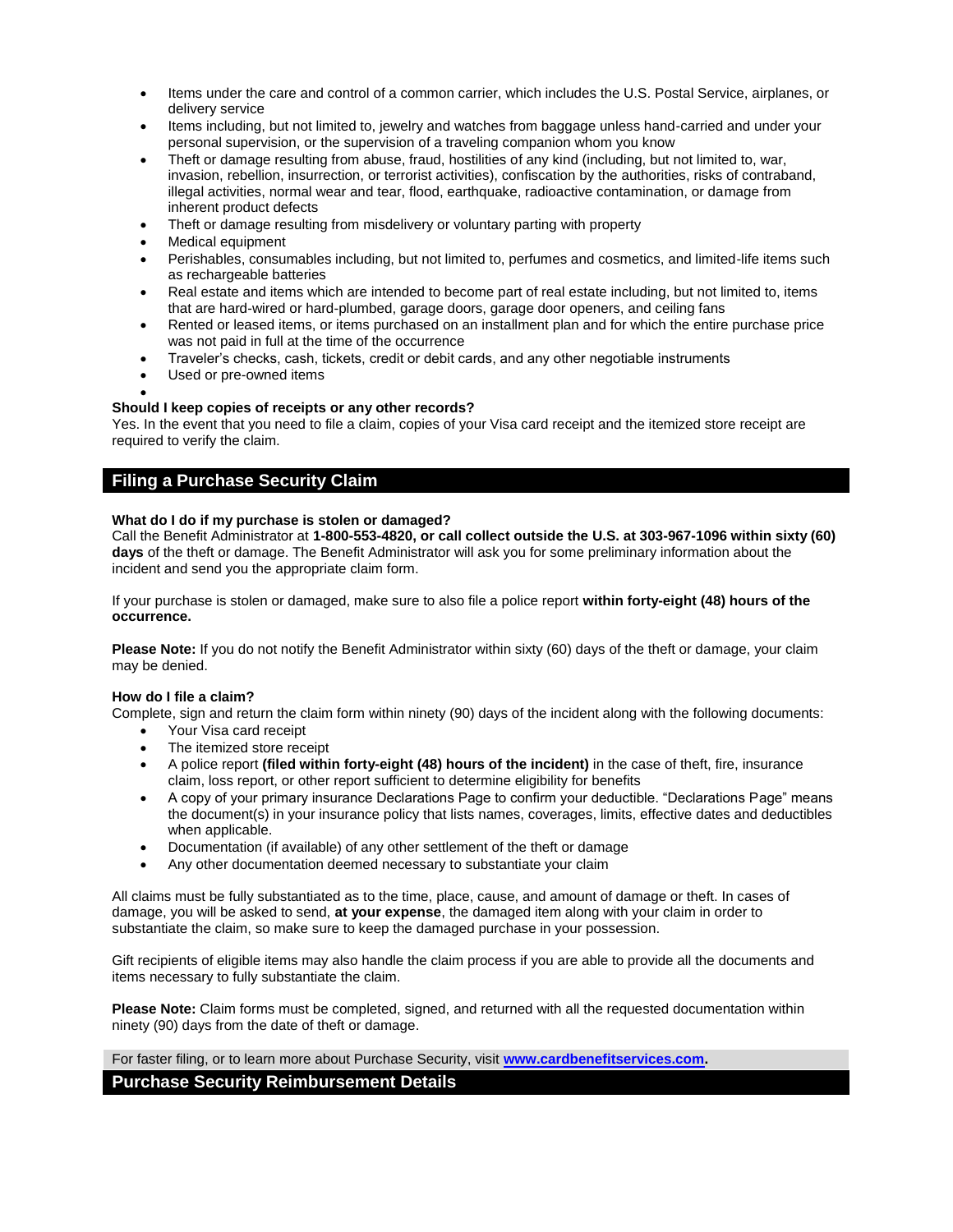#### **How does the reimbursement process work?**

If you have met the terms and conditions of the benefit, and depending on the nature and circumstances of the incident, the Benefit Administrator will resolve your claim in one of two ways:

- 1. A damaged item, whether wholly or in part, may be repaired, rebuilt, or replaced. A stolen item may be replaced. If the item is to be repaired, rebuilt, or replaced, typically you will be notified of the decision within fifteen (15) days after the required documentation of theft/damage has been submitted or is received.
- 2. You may be reimbursed for the eligible item, but not more than the original purchase price of the covered item as recorded on your eligible Visa card receipt, less handling and shipping charges, up to a maximum of five hundred dollars (\$500.00) per claim and fifty thousand dollars (\$50,000.00) per cardholder.\*

Under normal circumstances, reimbursement will take place within five (5) business days of receipt and approval of all required documents.

In either case, the Benefit Administrator's payment, replacement, or repair made in good faith will fulfill the obligation under the benefit.

#### **Do I have to file with my insurance company?**

Yes, if you have insurance applicable to the damaged or stolen item (e.g., business owner's, homeowner's, renter's, or automobile) or if you are covered by your employer's insurance for such losses, you are required to file a claim with your own insurance company and to submit a copy of any claim settlement from your insurance company along with your claim form. In some cases, at the option of the Benefit Administrator, where the claim amount is within your personal insurance deductible, a copy of your personal Declarations Page may be sufficient.\*

**\* Please Note: Purchase Security provides coverage on an "excess" coverage basis. That means it does not duplicate, but pays in excess of any valid and collectible insurance or indemnity (including, but not limited to, homeowner's, renter's, automobile, or employer's insurance policies).** After all insurance or indemnity has been exhausted, Purchase Security will cover the theft or damage up to the amount charged to your eligible Visa account and/or with rewards points earned on your covered account and subject to the terms, exclusions, and limits of liability of the benefit. Purchase Security will also pay for the outstanding deductible portion of your insurance or indemnity for eligible claims. The maximum limit of liability is five hundred dollars (\$500.00) per claim occurrence and fifty thousand dollars (\$50,000.00) per cardholder. You will receive no more than the purchase price as recorded on the eligible Visa card receipt. Where a protected item is part of a pair or a set, you will receive no more than the value (as described herein) of the particular part or parts, stolen or damaged, regardless of any special value that the item may have as part of such a pair or set, nor more than the proportionate part of an aggregate purchase price of such pair or set. Purchase Security is not "contributing" insurance, and this "noncontribution" provision shall take precedence over "non-contribution" provisions found in insurance or indemnity descriptions, policies, or contracts.

# **ADDITIONAL PROVISIONS FOR PURCHASE SECURITY**

This protection provides benefits only to you, the eligible Visa cardholder, and to whomever receives the eligible gifts you purchase entirely with your eligible Visa card and/or with rewards points earned on your covered account. You shall use due diligence and do all things reasonable to avoid or diminish any loss or damage to property protected by this benefit. This provision will not be unreasonably applied to avoid claims.

If you make any claim knowing it to be false or fraudulent in any respect including, but not limited to, the cost of repair services, no coverage shall exist for such claim and your benefits may be canceled. Each claimant agrees that representations regarding claims will be accurate and complete. Any and all relevant provisions shall be void in any case of fraud, intentional concealment, or misrepresentation of material fact.

Once you report an occurrence, a claim file will be opened and shall remain open for six (6) months from the date of the damage or theft. No payment will be made on a claim that is not completely substantiated in the manner required by the Benefit Administrator within six (6) months of the date of theft or damage.

After the Benefit Administrator has paid your claim, all your rights and remedies against any party in respect of this theft or damage will be transferred to the Benefit Administrator to the extent of the payment made to you. You must give the Benefit Administrator all assistance as may reasonably be required to secure all rights and remedies.

No legal action for a claim may be brought against the Provider until sixty (60) days after the Provider receives Proof of Loss. No legal action against the Provider may be brought more than two (2) years after the time for giving Proof of Loss. Further, no legal action may be brought against the Provider unless all the terms of this Guide to Benefit have been complied with fully.

This benefit is provided to eligible Visa cardholders at no additional cost. The terms and conditions contained in this Guide to Benefit may be modified by subsequent endorsements. Modifications to the terms and conditions may be